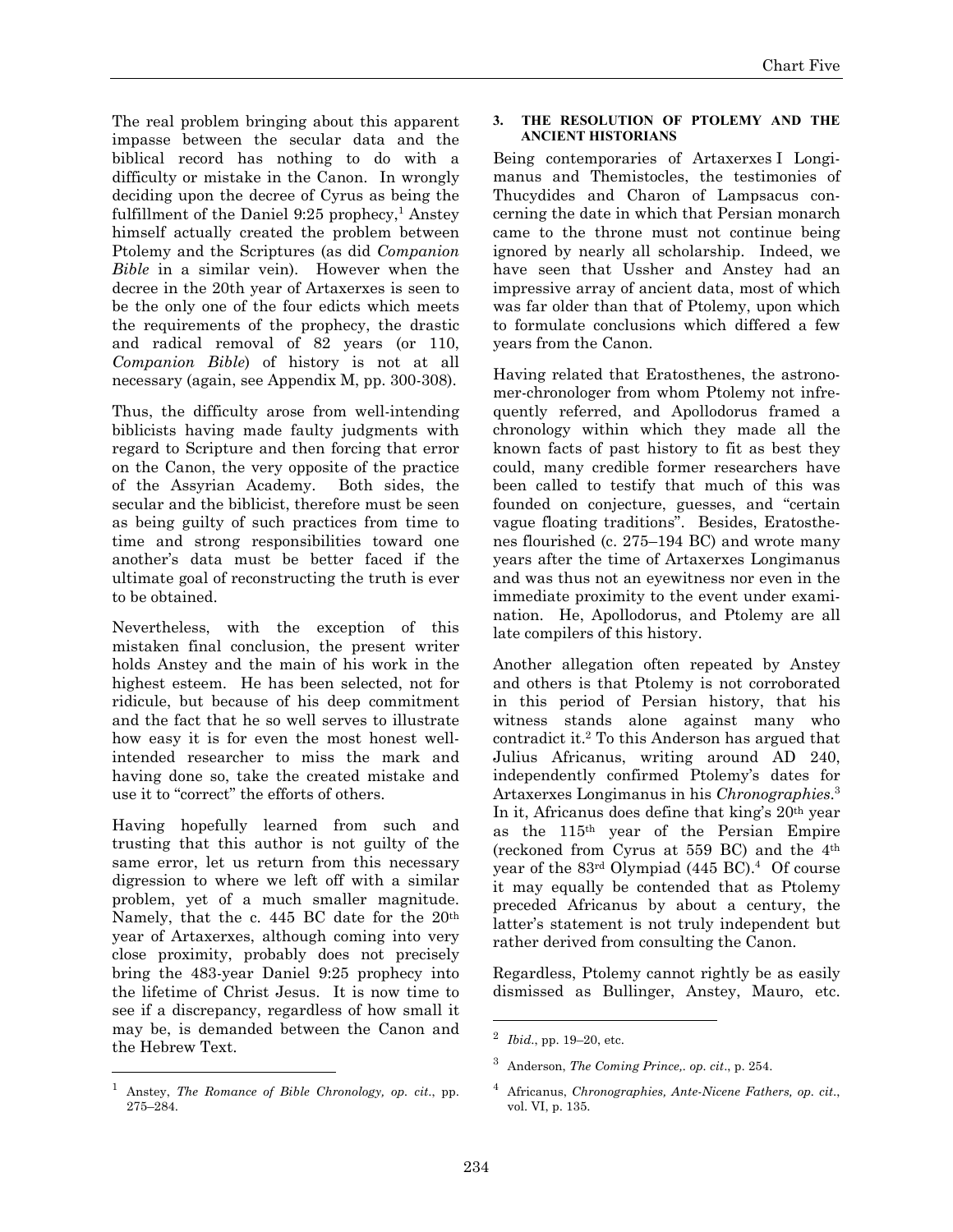would have us believe, especially with respect to the magnitude of error which they have ascribed to him. After all, no less authority than Sir Isaac Newton, himself a most capable astronomer, defended Ptolemy with regard to the years of Cambyses and Darius I stating that their years were "determined by three eclipses of the moon recorded by Ptolemy, so that they cannot be disputed".1

As to Xerxes' dates, Sir Isaac Newton continued (*Chron. Amended*, pp. 353–354) saying that his expedition against the Greeks took place at the time of the 75th Olympic Games (480 BC), adding the critical comment that all chronologers agreed on that date. Diodorus Siculus (c. 80–20 BC), writing nearly a century before Ptolemy, gives these same facts<sup>2</sup> with regard to Xerxes and is undoubtedly Newton's primary source for that information.

Newton added that the Battle of Salamis was fought in the autumn and that an eclipse<sup>3</sup> took place a short time later on October 2nd. Herodotus mentions this same solar eclipse<sup>4</sup> and Ussher, citing him, also dates the famous naval conflict at Salamis as  $480$  BC.<sup>5</sup> The point is that having mentioned the October 2nd eclipse, Newton uses it to set the first year of Xerxes' reign as 485 BC (Anno Nabonassar 263) adding that he reigned "almost twenty one years by the consent of all writers".

The importance of this or any support certifying Ptolemy can hardly be overstressed. This is all the more true since Robert Newton has recently shown the extreme limitations of Ptolemy's king list. Robert Newton convincingly illustrated that any modern historian or chronologist using Ptolemy's lunar eclipse records, even if many or all of the aspects of these eclipses were

-

fabricated as Newton charged, would seem to verify his king list. Moreover, he showed quite remarkably that any king list, regardless of its accuracy, would seem to be eclipse validated such that, taken alone, Ptolemy's king list is of little value.<sup>6</sup>

However, Robert Newton goes on to show that the later part of his king list has independent verification such that there is strong confirmation for its correctness for Nebuchadnezzar and reasonable affirmation for Cambyses. From this, Newton concluded that any error in Ptolemy's list could be no more than a few years for dates after –603 JP (604 BC Gregorian), but as there was no astronomical confirmation available for earlier dates, errors before that year could be of any size.7

Yet from the foregoing testimony by Ussher, Diodorus Siculus, Herodotus, and Sir Isaac Newton, it cannot be fairly said that Ptolemy is not on firm ground at this place in the Canon. The length of Artaxerxes Longimanus' reign and the date of Alexander the Great are also settled within very narrow bounds by ample ancient voices, all of which confirm Ptolemy. What then is to be done with the impasse between Ussher and his sources (Thucydides, Charon of Lampsacus, etc.) and Ptolemy? Amid so much conflicting evidence and doubt, can the truth be found?

Although from all that has now been said on the matter, we may not be unconditionally certain; still, it is believed that a heretofore unattained responsible resolution has been reached. It is offered that, in general terms, all of the formerly cited witnesses (page 224 ff.) have told the truth and are basically correct!

The solution proposed by this author is that, as many writers have heretofore stated, following Xerxes' humiliations at the hands of the Greeks in battles such as Thermopylae, Salamis, Plataea etc., his spirit was crushed resulting in the giving of himself over to a life of indolent ease, drink, the sensual enjoyment of the harem as well as dallying with the most beautiful women of the court and the wives of some of his

 $\overline{a}$ 

<sup>1</sup> Newton, *The Chronology of Ancient Kingdoms Amended, op. cit*., p. 353.

<sup>2</sup> Diodorus Siculus, *The Library of History, op. cit*., Book XI, 53–57.

<sup>3</sup> Newton, *The Chronology of Ancient Kingdoms Amended, op. cit*., p. 354. Although Newton calls it a lunar eclipse, it was solar as the current text indicates. Undoubtedly this was a lapse by the great genius, almost certainly having been written during his final illness at the advanced age of 85.

<sup>4</sup> Herodotus, *The Histories*, *op. cit*., vol. IV, Bk. 9, 10.

 $^5$  Ussher, *Annals, op. cit.*, pp. 136, 141 (1658 = 121, 126).

<sup>6</sup> Newton, R., *The Crime of Claudius Ptolemy, op. cit*., pp. 372–376.

<sup>7</sup> *Ibid*., pp. 375–376.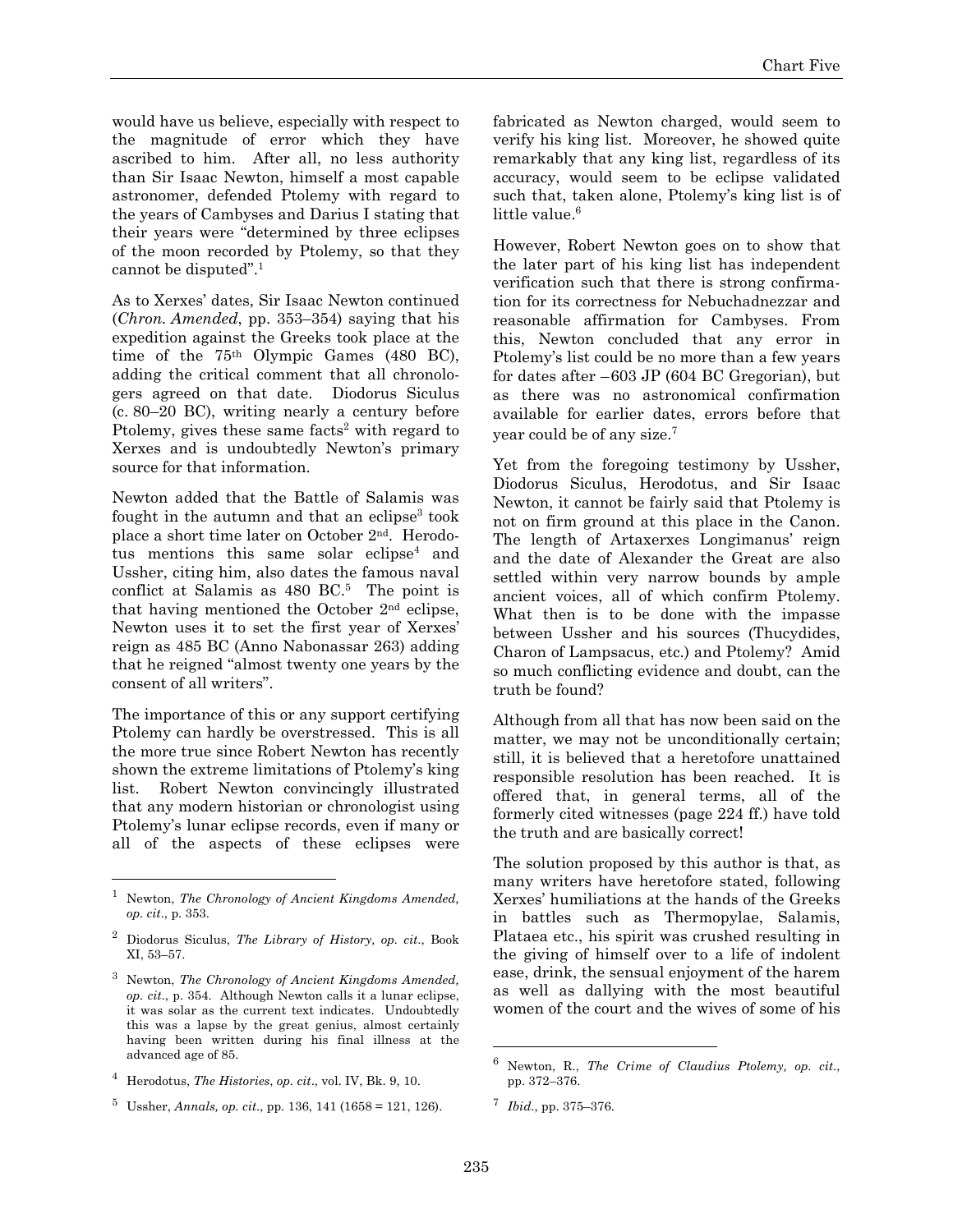chief officials.1 Further, that after some time of this debauched living, his desire and/or abilities to govern were diminished or impaired to the extent that he placed Artaxerxes Longimanus on the throne as his pro-regent some years before his death in his 21st year of rule, leaving the affairs of state in his son's hands.

Thus when Themistocles' flight ended, he arrived with Artaxerxes I Longimanus' having just come to the throne as Thucydides and Charon of Lampsacus reported. Most scholars have assumed from their histories that with Artaxerxes in power, his father was dead. Yet in point of fact, at no place in his narrative does Thucydides make mention of Xerxes' actually being dead at this time!<sup>2</sup> This allows the possibility that Ephorus, Dinon, Clitarchus, Heracleides, Diodorus Siculus and others were also correct in part in maintaining that Xerxes was alive at the time the fleeing Athenian arrived at the Persian court and was the monarch with whom the interview was conducted rather than Artaxerxes. Xerxes was alive, but it was Artaxerxes with whom Themistocles spoke.

This solution differs from Ussher, Vitringa, Kruger, and Hengstenberg who interpreted Thucydides, etc. as meaning that Themistocles arrived at the onset of the *sole* reign of Artaxerxes I; hence they rejected Ptolemy's 21 years for Xerxes' kingship, conceding him only 11 or 12 years. The above resolution completely maintains the integrity of the Canon.

Although, as previously stated, there is some discrepancy as to the exact date for this event with Diodorus Siculus setting the year as 471, Cicero placing it as 472, and Eusebius along with Ussher opting for 473 BC, it seems certain to this author that it should be placed somewhere between 473–470. Nor should it be thought that he is alone in this determination among today's scholars.

As recently as AD 1990, Doctor Edwin M. Yamauchi, internationally noted professor of history at Miami University of Ohio, has decided in favor of Thucydides and that it was

l

Artaxerxes I Longimanus before whom Themistocles appeared, giving 471/470 BC as the date for the ostracism of Themistocles.3 This is all the more significant when we take into account that the foreword to Dr. Yamauchi's *Persia* was written by Donald J. Wiseman, world renown Professor Emeritus of Assyriology at the University of London. While not meaning to imply that Professor Wiseman agrees with all of Dr. Yamauchi's determinations, we read:<sup>4</sup>

The author's writings on archaeology and the Bible always give a balanced presentation of the evidence, and he brings out clearly and fairly those controversial points where scholars differ in interpretation. For this Yamauchi has rightly earned a good international reputation.

Thus if, for example, we take 473 BC as the year in which Xerxes installed Artaxerxes I Longimanus as his pro-regent (see section from Chart 5 on page 237), the Jews would quite naturally begin to reference the dates associated with him from that year as that would have been the point from which they began to have dealings with him as their sovereign. Numbering from that date would place his 20th year over the Jews as 454 BC (or AM 3550 inclusive, exactly as  $Ussher)^5$  and the 483 years of the Daniel 9:25 prophecy brings us to AD 30 for its fulfillment  $(454 \text{ BC} + \text{AD} 30 = 484 \text{ less})$ one for going from BC to  $AD = 483$ ). This date agrees with our previous determination.

Going to the other extreme and taking 470 BC as the commencement year of Artaxerxes' proregency would result in 451 BC as being his twentieth and AD 33 would be the 483rd year from that point. However, Tertullian says that Tiberius received word from Pilate about the events associated with Christ's death, His resurrection, as well as the miracles done by Him publicly prior to this along with those being done by His disciples in His name, and this disallows AD 33. Why? Because upon hearing that

l

<sup>1</sup> Eugene H. Merrill, *Kingdom of Priests: A History of Old Testament Israel*, (Grand Rapids, MI: Baker Book House, 1997), p. 499.

<sup>2</sup> Thucydides, *History of Peloponnesian War*, vol. I, *op. cit*., Book I, Ch. 137–138.

<sup>3</sup> Edwin M. Yamauchi, *Persia and the Bible*, (Grand Rapids, MI: Baker Book House, 1990), pp. 225–226.

<sup>4</sup> *Ibid*., Foreword, p. 9.

<sup>5</sup> Ussher, *Annals, op. cit*., page 152 (1658 ed., page 137). Based on Thucydides and Charon, Dionysius Petavius (a French Jesuit historian and theologian) also dated the 20th of Artaxerxes as 454 BC (rather than 445 BC) in his *Opus de Doctrina Temporum* (2 Vols., 1627; see Anstey, *Romance, op. cit*., p. 280).